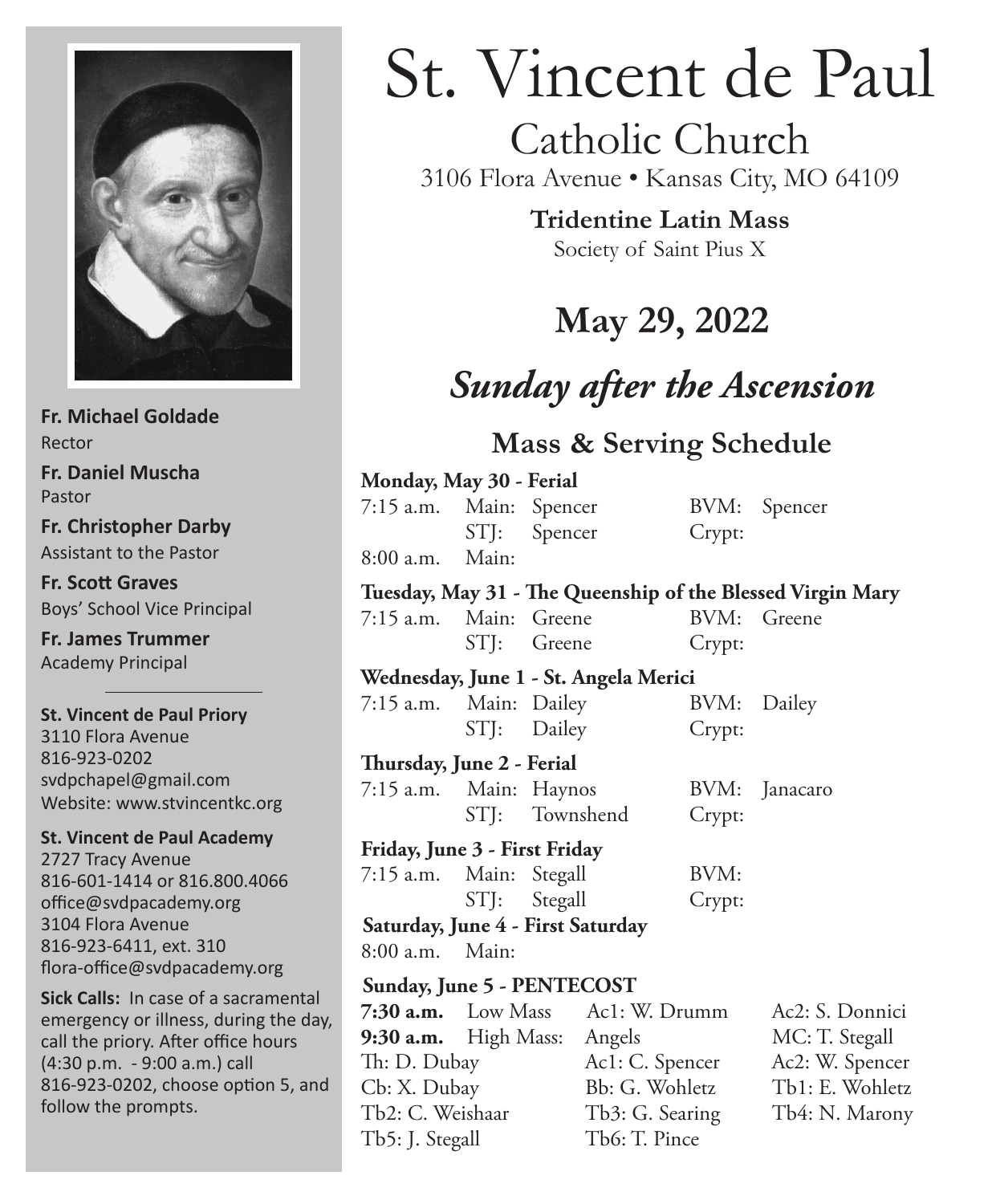#### **Contact Numbers**

**Academy Cleaning** Mrs. Josette Wohletz, 816-601-1414

**Altar & Rosary Society** Mrs. Maria Deister, 816-781-5133

**Altar Servers** Mr. Paul Crouse paulofmall7@gmail.com

**Book Club** Miss Jessica Ostertag jessostertag@gmail.com

**Bookstore** Mr. Paul Sulzen, 913-963-8440 bookstore@svdpacademy.org

**Church Cleaning** www.stvincentkc.org/cleaning

**Coffee and Donuts** Mr. Mark Mahurin, 913-208-0820

**Holy Name Society** Mr. Michael King, 816-803-1152

**Legion of Mary** Miss Margaret Massey, legiomariae345@gmail.com

**Parish Choir** Mrs. Meghan Onochie, meghanonochie@gmail.com

**Parish Kitchen** Mrs. Louise Starr, 816-361-0461

**Scouting Kateries** kckateries@sspx.org

**Guides** kansascityguides@gmail.com

**Braves** kcbraves@sspx.org

**Cadets** jeromeanienaber@gmail.com

**Ushers** Mr. John Holtsclaw, 913-722-0468

**Parish & Academy Announcements**

https://www.stvincentkc.org/ bulletins

**Sermons and Conferences** youtube.com/StVincentKC

# **Collection Report**

#### **Sunday, May 22, 2022**

1st Collection (Main Fund): \$5,939.30 2nd Collection (Guardian Angel): \$1,003.25

#### **Upcoming second collections:**

May 29 Franciscan Sisters June 5 Magnificat Theater June 12 Maintenance June 19 Maintenance

(Please make all 2nd collection checks payable to St. Vincent de Paul in order to streamline your help to the Sisters and ensure a comprehensive itemized year-end donation list from SVDP accounting department.)

# **Schedules**

#### **Confessions**

Thursdays: 6:00 p.m. Saturdays: 45 minutes prior to Mass Sundays: 30 minutes prior to Mass

#### **Rosary & Benediction**

Thursdays: 6:00 p.m.

#### **Sunday Rosary Leaders**

**Today:** 7:10 a.m. K. Johnson 9:10 a.m. P. Montgomery **June 5:** 7:10 a.m. T. Wohletz 9:10 a.m. T. Spencer

**Sunday Coffee and Donuts**

After both Masses in the parish hall.

#### **Blessing of Religious Articles** Third Sunday of the month at the communion rail after Masses.

#### **Bulletin Announcements**

Submit text to etownshend.svdp@gmail.com no later than 3:00 p.m. Wednesdays for the next Sunday's bulletin. Submissions are subject to the pastor's approval.

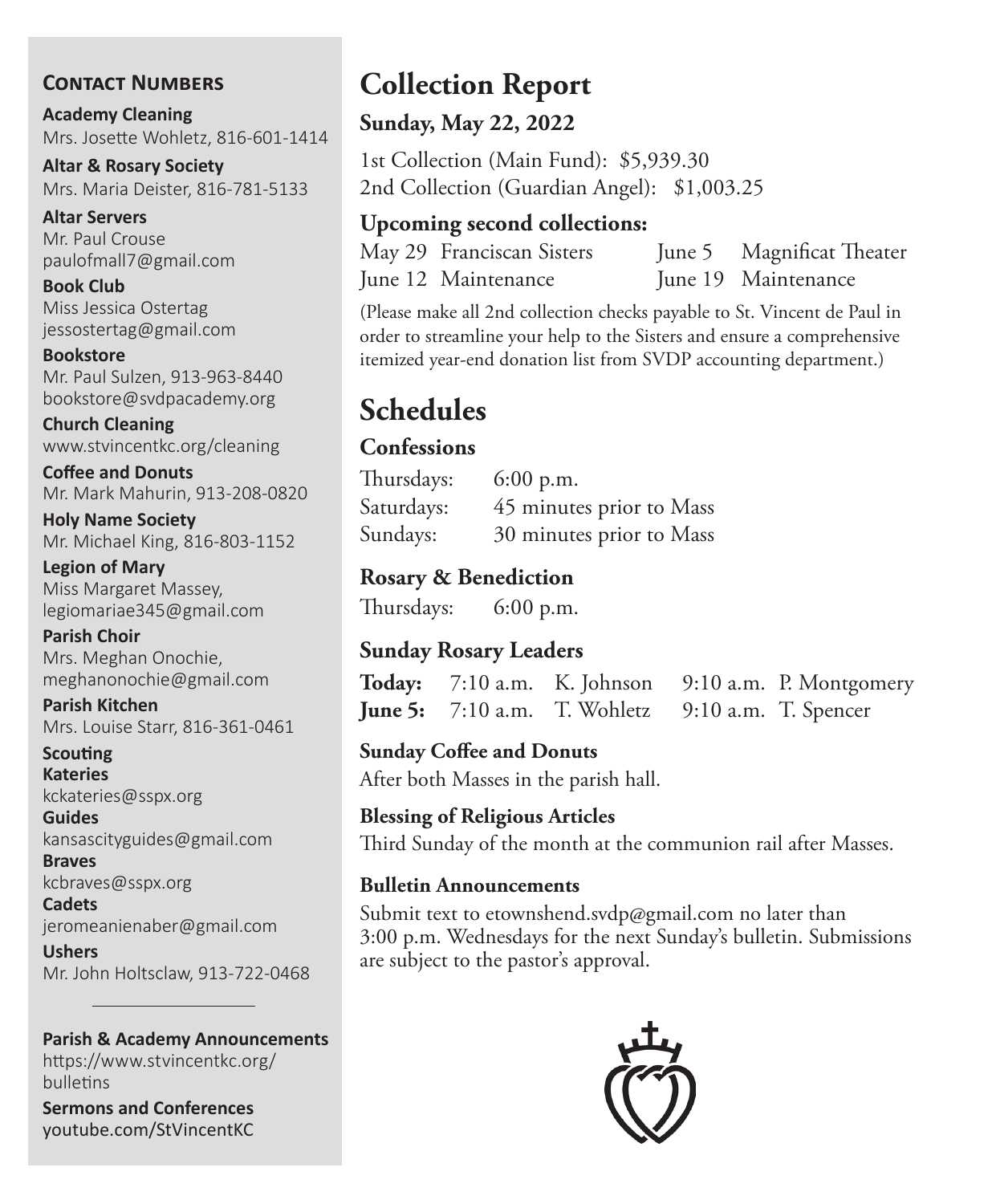## **General Announcements**

**Rosary Procession:** Everyone is invited to join a rosary procession at St. Vincent's on Tuesday, May 31 beginning at 7:00 p.m.

**Book Club** will meet on Thursday, June 2, at 7:00 p.m. in the Flora library, to discuss *A Family of Brigands in 1793* by Marie de Sainte-Hermine. For more information about Book Club, please email Jessica Ostertag at jessostertag@gmail.com with "Book Club" in the subject line.

**FIRST FRIDAY ADORATION:** There will be all day adoration Friday, June 3 beginning at 8:00 a.m., and ending at 6:00 p.m. with rosary and reposition. Please sign-up via the email link.

**Holy Name Society:** The meeting has been changed to Sunday, June 5 at 8:45 a.m.

**SSPX Third Order:** The Third Order will meet on Wednesday, June 8 at 7:30 p.m., in room 311 of the Flora building. Those interested in learning more about the Third Order are welcome to attend.

**Convent Work Days:** The Franciscan Sisters would like help from high school girls this summer. Work days are June 9, June 23, June 30, and July 21. Permission slips will be made available soon. Please contact the Sisters at 816-333-1463 with any questions.

**Tickets are on Sale** for the parish production of Oscar Wilde's *Lady Windermere's Fan,* on June 24, 25 and 26. Tickets are \$10 in advance • \$15 at the door • 10 for \$70. For

# **Upcoming Events**

| May 31  | <b>Rosary Procession</b> |
|---------|--------------------------|
| June 2  | Book Club meeting        |
| June 11 | ARS appreciation lunch   |

June 12 Expectant mothers' blessing

advanced tickets contact: magnificattheater@ gmail.com.

**Silver Jubilee Mass and Celebration** for Fr. Frank Kurtz on June 29. N.B. Correction – the solemn Mass will start at 8:15 a.m.

#### **+RIP+**

In your charity, please pray for the repose of the soul of Father Markus Hegenberger who died on May 22 after a long illness. Father was former editor of Angelus Press, and an assistant priest at St. Vincent's from August 2008 to August 2011.

#### **Baptisms**

Breeana Marie Rooks was baptized by Father Muscha on May 21, and received her First Communion on May 22.

### **Teacher Jobs - 2022-2023**

The Academy is in need of the following:

• 7/8, 9/10, 11/12 grade Science teacher for the Flora Campus.

Please send all inquiries and resumes to the attention of Fr. Trummer, Principal: fr.trummer@svdpacademy.org.

| June 12 | Parish breakfast                      |
|---------|---------------------------------------|
|         | June 24, 25, 26 Lady Windermere's Fan |
| June 29 | Fr. Kurtz' Anniversary                |